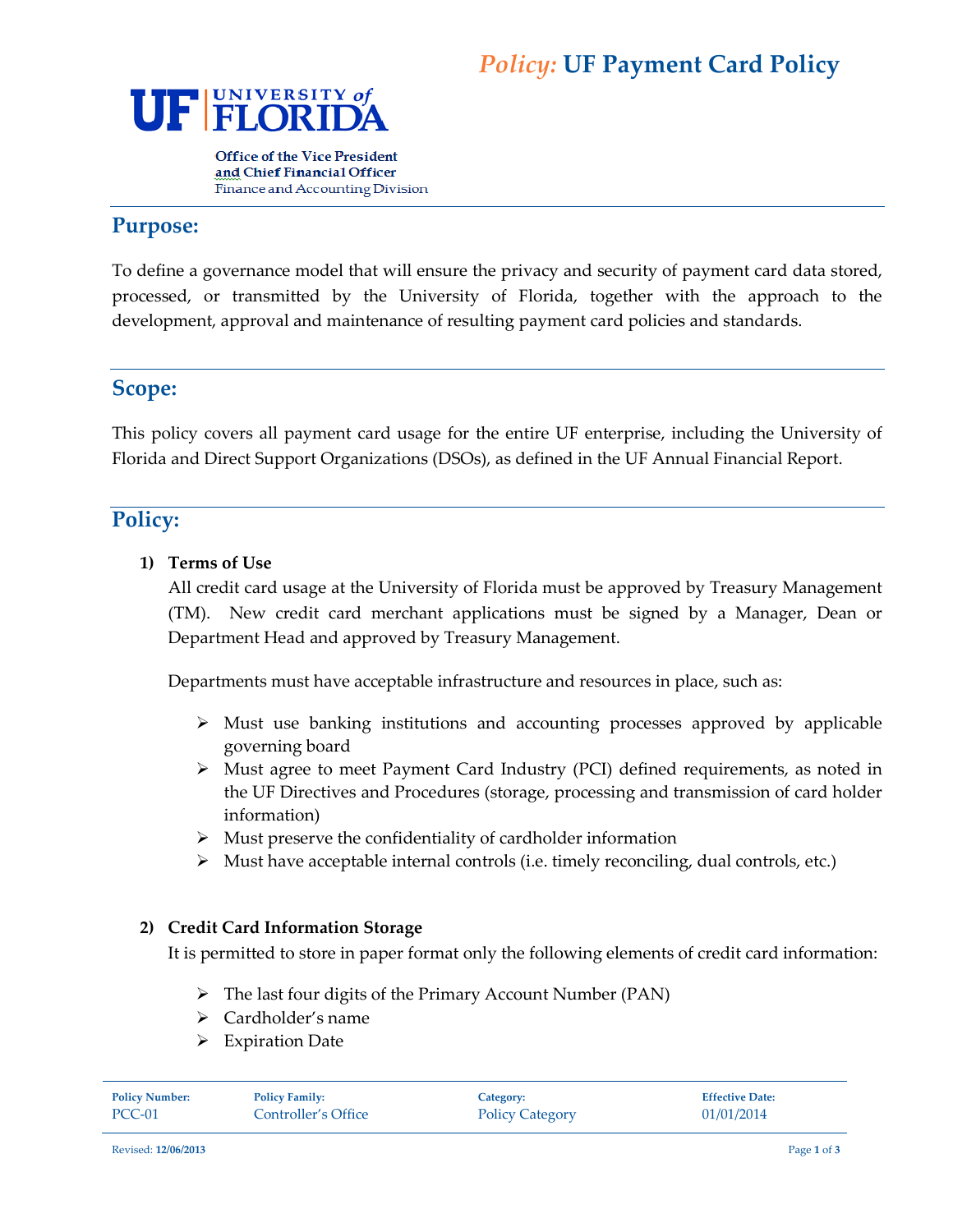

The storage of this information in electronic format is only allowed if approved by Treasury Management, and the Primary Account Number must be rendered unreadable."

#### **3) Processing Methods**

Allowable processing methods are:

- $\triangleright$  Online payments (E-Commerce)
- $\triangleright$  Swiping machines (face-to-face, mail order/telephone order)
- > Mobile devices
- $\triangleright$  Approved third party vendors Any contract with a third party vendor must include the vendor's obligation to provide an Attestation of Compliance on demand at all times.

#### **4) PCI Standards and Audit/Monitoring Requirements**

The University will establish a single Qualified Security Assessor (QSA) relationship for the entire UF enterprise. All UF merchants will use this relationship unless an alternative QSA is approved by Treasury Management. At minimum, UF unit/departments accepting payment cards must submit an annual PCI Self-Assessment Questionnaire and are subject to audit/review. Applicable IP addresses are subject to vulnerability scanning, to be performed no less than quarterly as per applicable PCI requirement. However, monthly scans are highly recommended.

#### **5) Training**

**All** UF enterprise employees, and student workers of entities defined in the scope of this policy, as well as personnel of third party vendors operating on university property who process, store or transmit credit card information must complete the appropriate on-line UF PCI training module at hire and annually.

## **Responsibilities:**

- 1. Policies are recommended by the Payment Card Committee and approved by the Chief Financial Officer (CFO).
- 1. The University of Florida Treasury Management will establish standards to govern the secure processing of credit and debit cards at the University of Florida.

| <b>Policy Number:</b><br><b>Policy Family:</b><br>Category:<br>PCC-01<br>Controller's Office<br><b>Policy Category</b> | <b>Effective Date:</b><br>1/1/2014 |
|------------------------------------------------------------------------------------------------------------------------|------------------------------------|
|------------------------------------------------------------------------------------------------------------------------|------------------------------------|